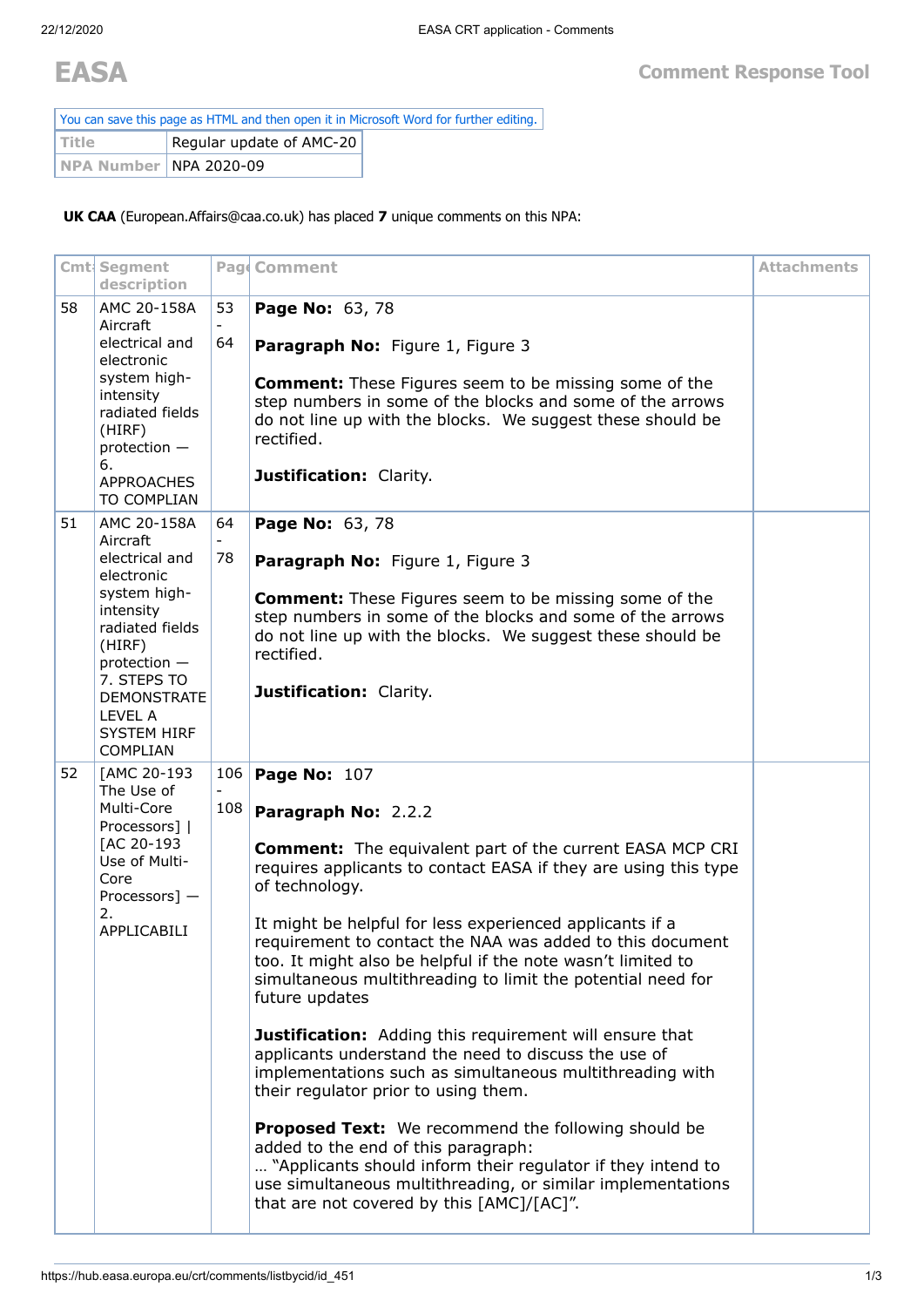|    | Cmt Segment                                                                                                                                          |            | Pag Comment                                                                                                                                                                                                                                                                                                                                                                                                                                                                                                                                                                                                                                                                                                                                                                                                                                                                                                                                                                                                                                                                                                                                                                                                                                                                                                                                                                                                                                                                                                                                                                                                                                                                                                                                                                                                                                                                                                                       | <b>Attachments</b> |
|----|------------------------------------------------------------------------------------------------------------------------------------------------------|------------|-----------------------------------------------------------------------------------------------------------------------------------------------------------------------------------------------------------------------------------------------------------------------------------------------------------------------------------------------------------------------------------------------------------------------------------------------------------------------------------------------------------------------------------------------------------------------------------------------------------------------------------------------------------------------------------------------------------------------------------------------------------------------------------------------------------------------------------------------------------------------------------------------------------------------------------------------------------------------------------------------------------------------------------------------------------------------------------------------------------------------------------------------------------------------------------------------------------------------------------------------------------------------------------------------------------------------------------------------------------------------------------------------------------------------------------------------------------------------------------------------------------------------------------------------------------------------------------------------------------------------------------------------------------------------------------------------------------------------------------------------------------------------------------------------------------------------------------------------------------------------------------------------------------------------------------|--------------------|
| 54 | description<br>[AMC 20-193<br>The Use of<br>Multi-Core<br>Processors]  <br>[AC 20-193<br>Use of Multi-<br>Core<br>Processors] -<br>2.<br>APPLICABILI | 106<br>108 | <b>Page No: 107</b><br>Paragraph No: 2.3, Bullet 1<br><b>Comment:</b> The current EASA CRI contains some additional<br>explanatory material related to why MCPs using lock-step<br>mode are exempted. We believe it may help less experienced<br>applicants if this material was included.<br>Justification: Adding this explanation would help less<br>experienced applicants understand the reasoning behind this<br>exemption, which will help them with their risk analyses.<br><b>Proposed Text:</b> We recommend the following text should be<br>added as a note:<br>"Lock-step processors with two or more activated cores in<br>which the cores host the same software and execute that<br>same software in lock-step so that their outputs, based on<br>identical input data, can be compared for use in a safety-<br>critical application. (An additional core is sometimes provided<br>for input/output.) These lock-step processors are designed for<br>safety-critical applications and to provide the determinism<br>required, rather than the fast calculations and fast data<br>transfers needed in servers or mobile devices, for which most<br>MCPs are designed. The architectures of lock-step devices do<br>not, therefore, contain features such as shared memory and<br>shared cache that could cause interference. If interference did<br>occur and caused one of the cores to produce a different result<br>from the other(s) or to be delayed in its computations by time<br>interference, these processors are designed to detect<br>differences between the results produced by the cores, so any<br>interference would be detected. The system could then be<br>made safe or could continue to be available if three cores are<br>used with a voting mechanism. For these reasons, this<br>[AMC]/[AC] does not need to apply to lock-step processors<br>that operate in the manner described above." |                    |
| 55 | [AMC 20-193<br>The Use of<br>Multi-Core<br>Processors]  <br>[AC 20-193<br>Use of Multi-<br>Core<br>Processors] -<br>4. DEFINITIO                     | 108<br>110 | <b>Page No: 108</b><br><b>Paragraph No: 4 - Definitions</b><br><b>Comment:</b> The EASA CRI has a definition of Critical<br>Configuration Settings which is very useful.<br>It would help less experienced applicants if that definition was<br>included.<br>Justification: This will help less experienced applicants deal<br>with a critical aspect of MCP management.<br>Proposed Text: We recommend a definition of Critical<br>Configuration Settings in the list of definitions should be<br>included, e.g:<br>"Critical Configuration Settings: those configuration settings<br>that the applicant has determined to be necessary for the<br>deterministic execution of the software or any settings that, if<br>inadvertently altered, could change the behaviour of the<br>processor so as to cause the hosted software to no longer<br>comply with its requirements."                                                                                                                                                                                                                                                                                                                                                                                                                                                                                                                                                                                                                                                                                                                                                                                                                                                                                                                                                                                                                                                   |                    |